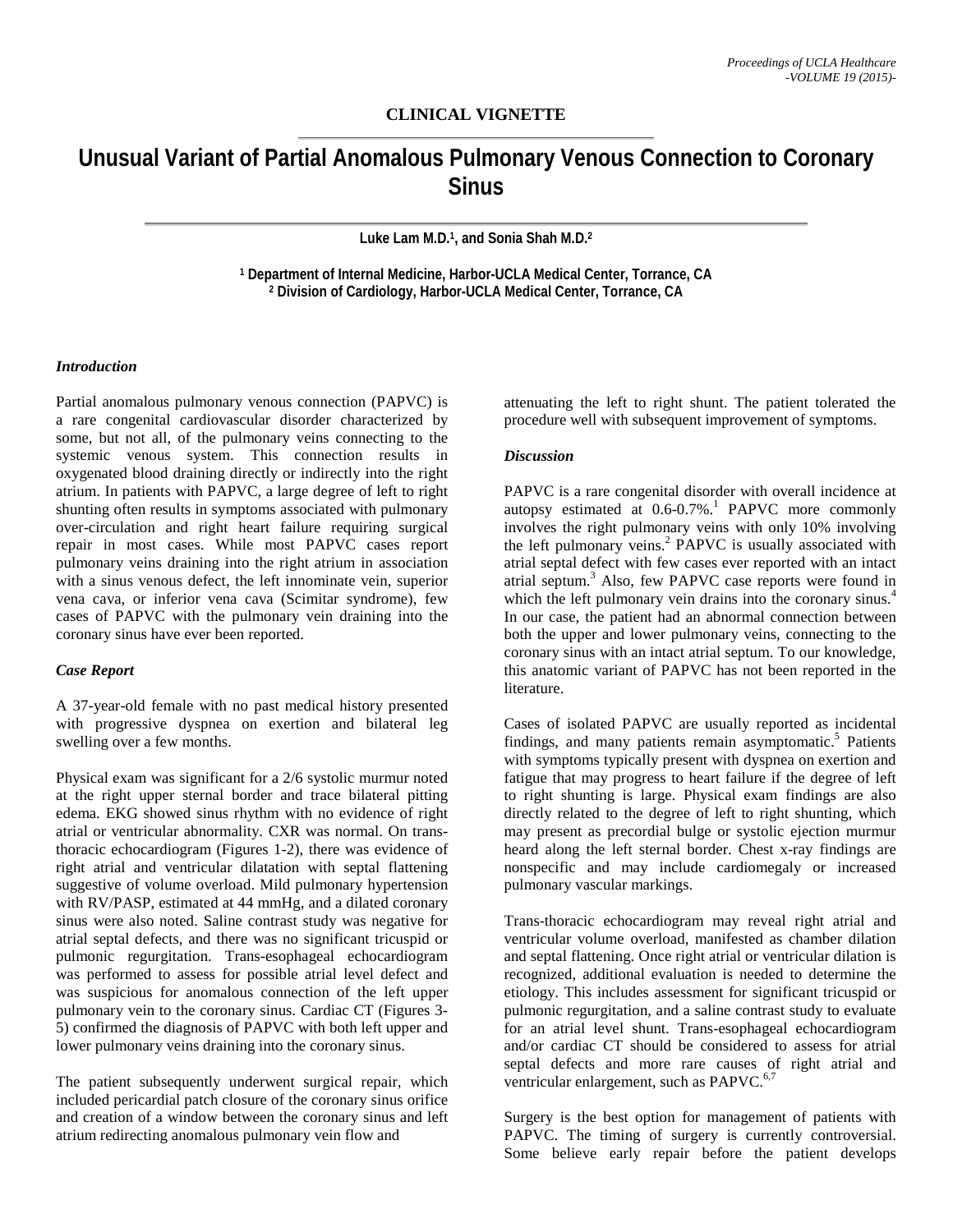symptoms of right heart volume overload and pulmonary hypertension is appropriate. Others believe surgery is indicated only if the patient becomes symptomatic as complications associated with surgical repair, such as atrial fibrillation, complete heart block, thus possibly leading to infection. In patients who undergo surgery, the outcome is generally excellent. 8

## *Conclusion*

Isolated partial anomalous venous connection is a rare finding. To our knowledge, this is one of the first case reports of a patient with anomalous pulmonary venous connection between the left upper and lower pulmonary veins to the coronary sinus without an atrial septal defect. In symptomatic patients with unexplained right atrial or ventricular dilatation, PAPVC should be included in the differential diagnosis and further diagnostic testing with a trans-esophageal echocardiogram and/or cardiac CT may be needed for complete assessment.

## *Figures*

**Figure 1**: Transthoracic echocardiogram, apical four chamber view. Severe dilation of the right atrium and ventricle.  $RV =$ right ventricle,  $RA$  = right atrium,  $LV$  = left ventricle, and  $LA = left$  atrium.



**Figure 2**: Transthoracic echocardiogram, parasternal long axis view. Severe dilation of the coronary sinus.  $RV = right$ ventricle,  $LV = left$  ventricle,  $Ao = aorta$ ,  $LA = left$  atrium, and CS = coronary sinus.



**Figure 3**: Cardiac CT axial view. Severe dilation of right ventricle, right atrium and coronary sinus.  $RV =$  right ventricle,  $LV = left$  ventricle,  $RA = right$  atrium, and  $CS = \text{coronary sinus.}$ 



**Figure 4**: Cardiac CT coronal oblique view. Left lower pulmonary vein draining into coronary sinus. LLPV = left lower pulmonary vein,  $LA = left$  atrium,  $CS = \text{coronary sinus}$ ,  $RA =$  right atrium, and  $SVC =$  superior vena cava.